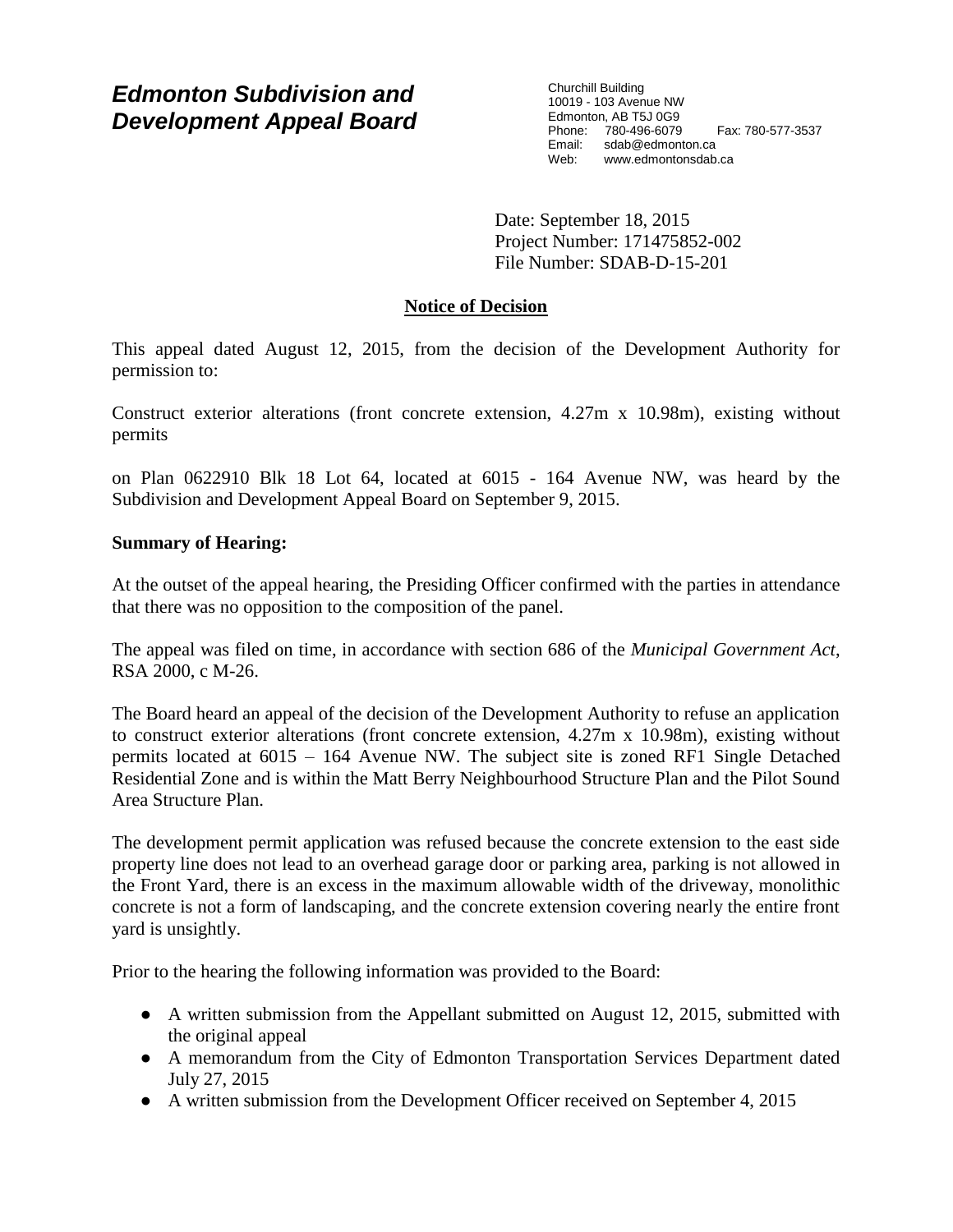A written submission from the Appellant received on September 4, 2015

The Board heard from Ms. M. Walter who was representing the Appellants, Mr. C. Grzeszczuk and Ms. M. Grzeszczuk, who were also present. They provided the following information:

- 1. Ms. Walter is a realtor and a family friend.
- 2. The driveway was poured in 2008 and the applicants were not aware of the permit requirement.
- 3. Their intention was to make sure the neighbourhood looked good and to raise the value of the property. They feel concrete is nicer than grass.
- 4. A number of houses in the neighbourhood have driveway extensions. Ms. Walter is currently selling a home with a driveway extension in the immediate neighbourhood.
- 5. All but two neighbours in the 60 metre notification area indicated their support of the proposed development. No one was in opposition and no one appeared to oppose the application today.
- 6. Eighty percent of the neighbours have extended driveways which led them to believe that it was acceptable.
- 7. They referred to the pictures they had submitted which showed:
	- a. Existing extended driveways
	- b. Unattractive landscaping in lieu of driveways including uncut grass, unkempt stones and shrubs with garbage in them

The Appellants provided the following responses to questions:

- 1. All pictures submitted were taken within a short walk of their house.
- 2. All the people listed on the petition in support of the development are from within the 60 metre notification area. They had not received responses from two property owners; one was never home and the other one did not speak English.
- 3. They were not aware that the landscaping requirement in the initial development permit was not complied with.
- 4. They clarified the time line:
	- a. The home was constructed in 2006 / 2007
	- b. They were the original owners and took possession in 2007.
	- c. There was originally a double driveway and the extension was added in 2008.
- 5. They received a letter in 2015 with their valuation and applied for the permit at that time. They noted that their permit application in 2015 included a map with the driveway dimensions set out.
- 6. Their submission referred to a Bylaw which was enacted in  $2011 -$  after they poured the driveway extension in 2008.

The Board heard from Mr. J. Xie, representing the City of Edmonton Sustainable Development Department who provided the following responses to questions: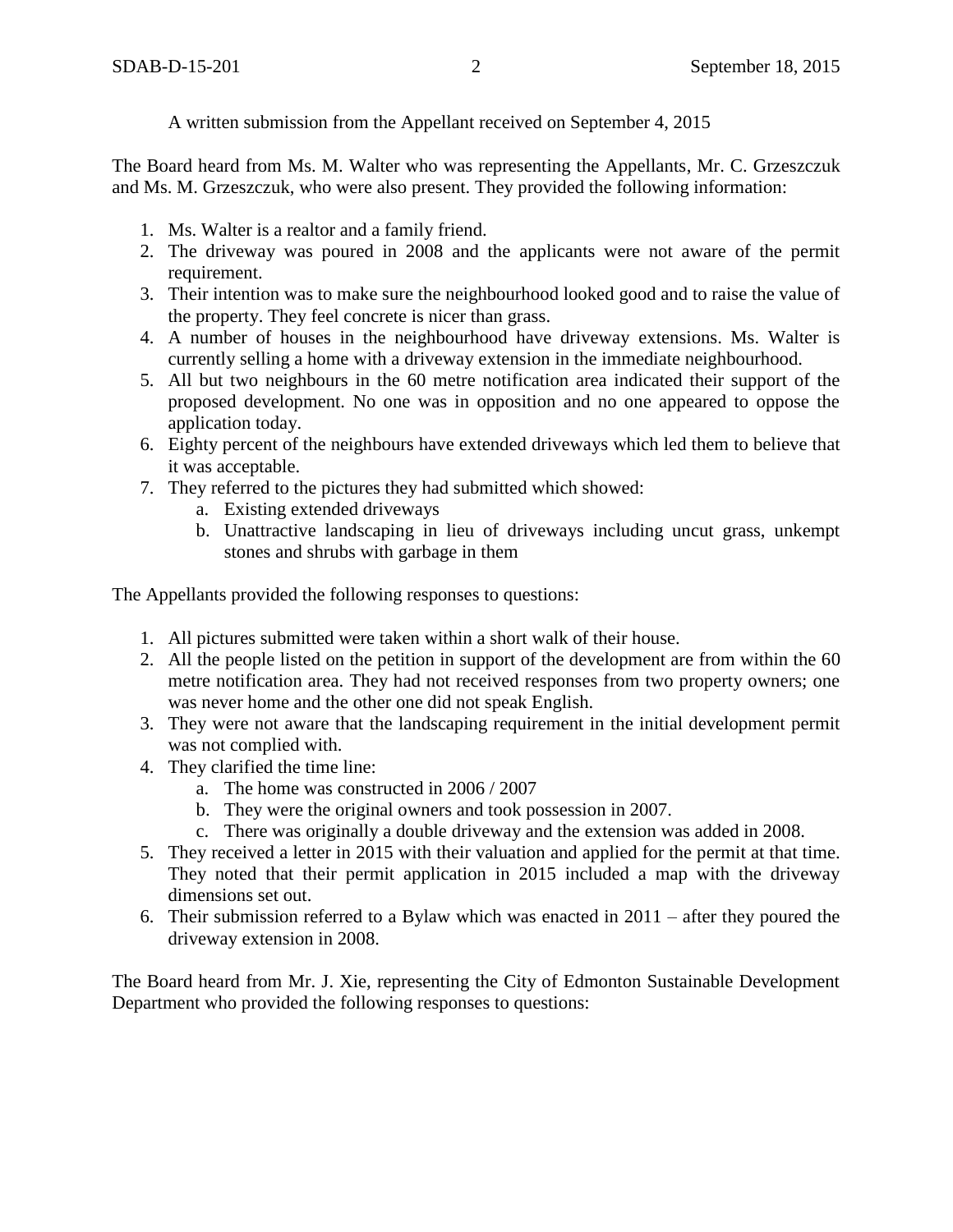- 1. The existing driveway does not comply with original development permit for the single detached house.
- 2. The concrete in front of the house does not comply with sections 54 and 55 of the current *Edmonton Zoning Bylaw*.
- 3. The two areas of concrete were poured at different times. The original driveway was poured in 2007 and the extension was poured in 2008.
- 4. While the new bylaws have specific definitions that apply to the current situation regarding concrete and landscaping, the bylaws in 2008 still implied that parking in the front yard was not permitted and concreting the front yard was not permitted.
- 5. It is his opinion that a number of the existing driveways shown in the photos were built without permits and therefore he did not consider extended driveways as characteristic of the neighbourhood.
- 6. The amount of the front lot covered with concrete (approximately 90%) is also not characteristic of the neighbourhood.

In rebuttal Ms. Walter made the following points:

- 1. She reiterated that the driveway was completed prior to the bylaw change in 2011.
- 2. A number of properties in the neighbourhood had driveway extensions or landscaping consisting solely of stone or bricks.

## **Decision:**

The appeal is **ALLOWED IN PART** and the decision of the Development Authority is **VARIED.** The development is **GRANTED** with the following changes:

The development is subject to the following **CONDITIONS:** 

- 1. The proposed concrete extension is approved as per the revised Site Plan ("Enclosure I").
- 2. The highlighted portion of the Site Plan must be Landscaped, as per the definition of Landscaping, section 6.1(55) of the *Edmonton Zoning Bylaw.*
- 3. Landscaping is defined to mean "the preservation or modification of the natural features of a Site through the placement or addition of any or a combination of the following:
	- a. soft landscaping elements such as trees, shrubs, plants, lawns and ornamental plantings;
	- b. decorative hardsurfacing elements such as bricks, pavers, shale, crushed rock or other suitable materials, excluding monolithic concrete and asphalt, in the form of patios, walkways and paths; and
	- c. architectural elements such as decorative fencing, walls and sculpture."

#### **Advisement:**

Section 17.1(2) of the *Edmonton Zoning Bylaw* states "When an application for a Development Permit has been approved by the Subdivision and Development Appeal Board, it shall not be valid until any conditions of approval, except those of a continuing nature, have been fulfilled."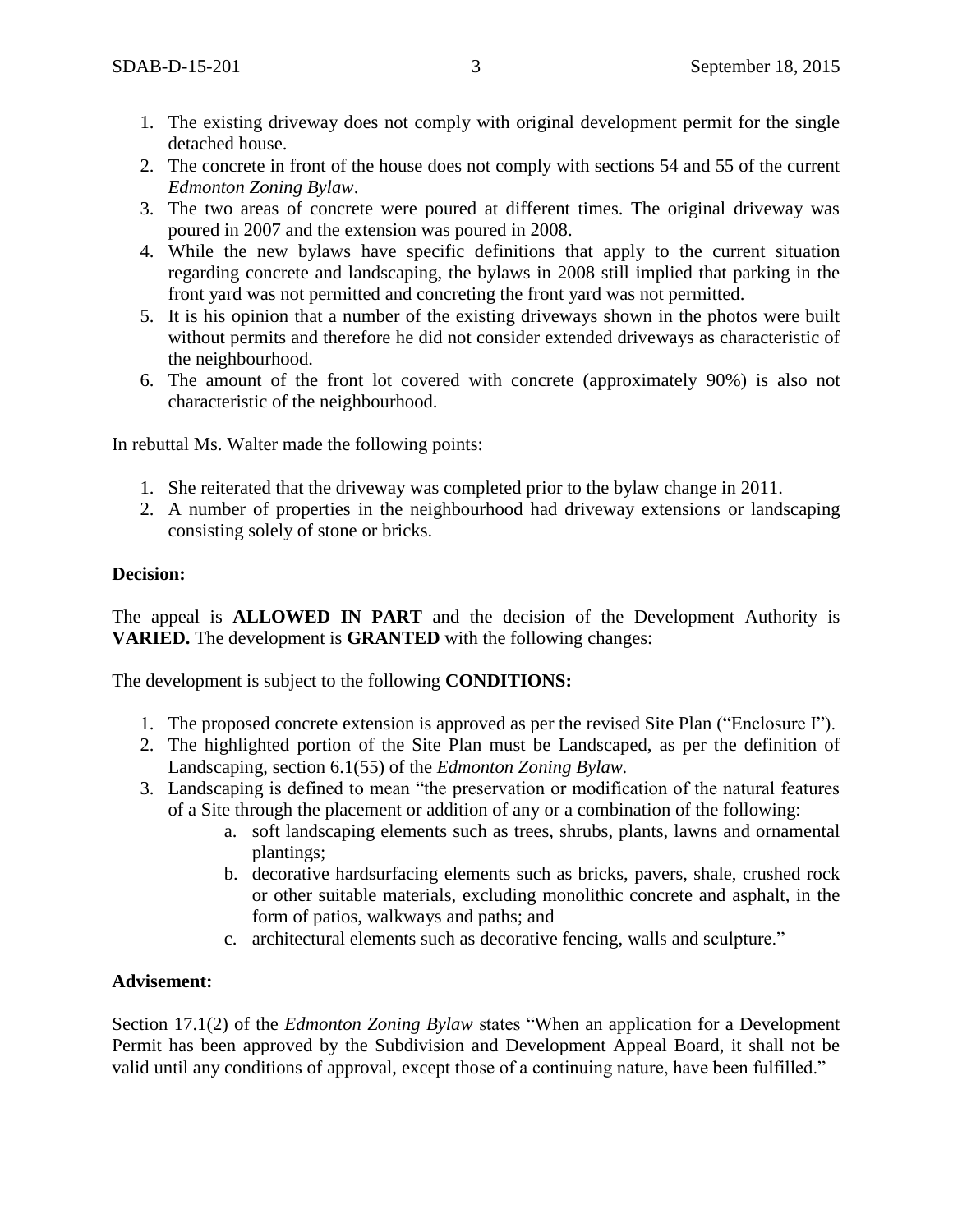## **Reasons for Decision:**

The Board finds the following:

- 1. The proposed development is Accessory to Single Detached Housing which is a Permitted Use in the RF1 Single Detached Residential Zone, section 110.2(4) of the *Edmonton Zoning Bylaw*.
- 2. The Board has determined that pursuant to section 6.1(40) of the *Edmonton Zoning Bylaw* the Front Yard is the portion that exists between the Front Lot Line, the Side Lot Lines, and the front edge of the Garage.
- 3. As noted on Enclosure I and highlighted in green must adhere to all Landscaping requirements pursuant to section 6.1(55) of the *Edmonton Zoning Bylaw* which will enhance the look and streetscape of the neighbourhood.
- 4. The Board accepts the Development Officer's conclusions that the amount of coverage of concrete in the Front Yard is excessive.
- 5. The Board acknowledges the neighbourhood support provided by the Appellants but believes the amount of concrete does have a material impact on the neighbourhood. The Board notes there is no existing Landscaping in the Front Yard.
- 6. Despite the many photographic submissions provided by the Appellant, the Board could not confirm that these were legal and permitted concrete extensions. The Board further notes that some of the photos were taken outside the 60 metre notification area.
- 7. With the conditions imposed, the Board finds that the proposed development will not unduly interfere with the amenities of the neighbourhood nor materially interfere with or affect the use, enjoyment or value of neighbouring parcels of land.

## **Important Information for the Applicant/Appellant**

- 1. This is not a Building Permit. A Building Permit must be obtained separately from the Sustainable Development Department, located on the  $5<sup>th</sup>$  Floor, 10250 – 101 Street, Edmonton.
- 2. Obtaining a Development Permit does not relieve you from complying with:
	- a) the requirements of the *Edmonton Zoning Bylaw*, insofar as those requirements have not been relaxed or varied by a decision of the Subdivision and Development Appeal Board,
	- b) the requirements of the *Alberta Safety Codes Act*,
	- c) the *Alberta Regulation 204/207 – Safety Codes Act – Permit Regulation*,
	- d) the requirements of any other appropriate federal, provincial or municipal legislation,
	- e) the conditions of any caveat, covenant, easement or other instrument affecting a building or land.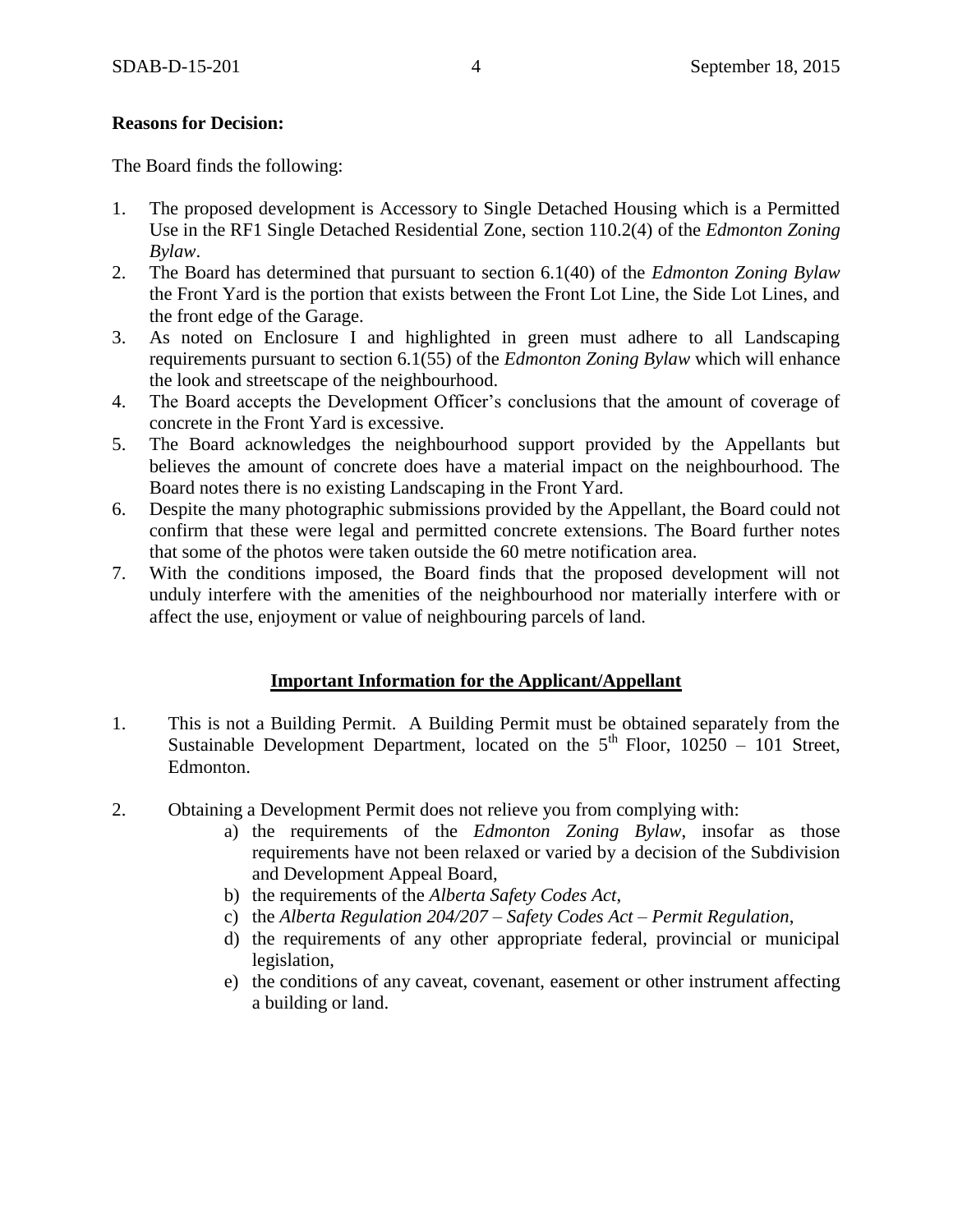- 3. When an application for a Development Permit has been approved by the Subdivision and Development Appeal Board, it shall not be valid unless and until any conditions of approval, save those of a continuing nature, have been fulfilled.
- 4. A Development Permit will expire in accordance to the provisions of section 22 of the *Edmonton Zoning Bylaw, Bylaw 12800*, as amended.
- 5. This decision may be appealed to the Alberta Court of Appeal on a question of law or jurisdiction under section 688 of the *Municipal Government Act*, RSA 2000, c M-26. If the Subdivision and Development Appeal Board is served with notice of an application for leave to appeal its decision, such notice shall operate to suspend the Development Permit.
- 6. When a decision on a Development Permit application has been rendered by the Subdivision and Development Appeal Board, the enforcement of that decision is carried out by the Sustainable Development Department, located on the 5th Floor, 10250 – 101 Street, Edmonton.

*NOTE: The City of Edmonton does not conduct independent environmental checks of land within the City. If you are concerned about the stability of this property for any purpose, you should conduct your own tests and reviews. The City of Edmonton, when issuing a development permit, makes no representations and offers no warranties as to the suitability of the property for any purpose or as to the presence or absence of any environmental contaminants on the property.*

> Vincent Laberge Subdivision and Development Appeal Board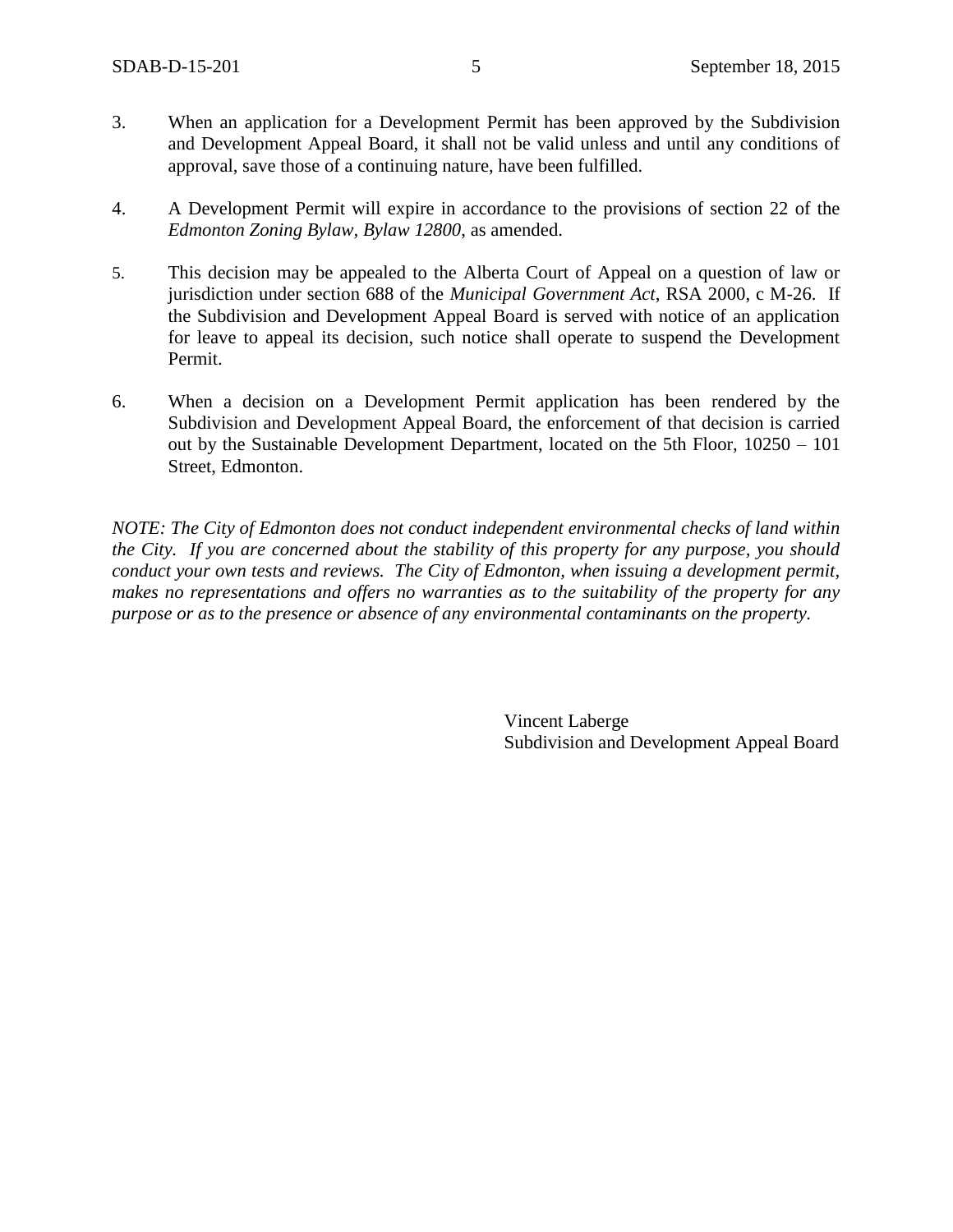# *Edmonton Subdivision and Development Appeal Board*

Churchill Building 10019 - 103 Avenue NW Edmonton, AB T5J 0G9 Phone: 780-496-6079 Fax: 780-577-3537 Email: sdab@edmonton.ca Web: www.edmontonsdab.ca

Date: September 18, 2015 Project Number: 174408720-001 File Number: SDAB-D-15-202

## **Notice of Decision**

This appeal dated August 13, 2015, from the decision of the Development Authority for permission to:

Develop a Secondary Suite in the Basement of a Single Detached House

on Plan 1124065 Blk 29 Lot 37, located at 5122 - 1B Avenue SW, was heard by the Subdivision and Development Appeal Board on September 9, 2015.

## **Summary of Hearing:**

At the outset of the appeal hearing, the Presiding Officer confirmed with the parties in attendance that there was no opposition to the composition of the panel.

The appeal was filed on time, in accordance with section 686 of the *Municipal Government Act*, RSA 2000, c M-26.

The Board heard an appeal of the decision of the Development Authority to refuse an application to develop a Secondary Suite in the Basement of a Single Detached House located at 5122 – 1B Avenue SW. The subject site is zoned RPL Planned Lot Residential Zone and is located within the Charlesworth Neighbourhood Structure Plan and the Southeast Area Structure Plan.

The development permit application was refused because of a deficiency in the minimum required Site Area for a Single Detached House containing a Secondary Suite and a deficiency in the minimum required number of parking spaces.

Prior to the hearing the following information was provided to the Board:

- A copy of the Southeast Area Structure Plan and the Charlesworth Neighbourhood Structure Plan
- A written submission from the Development Authority received on September 4, 2015.
- One on-line response in opposition to the development and one on-line response that is neutral

The Board heard from the Appellant, Mr. F. Escobar and his partner, Mr. M. Ramirez, who provided the following information: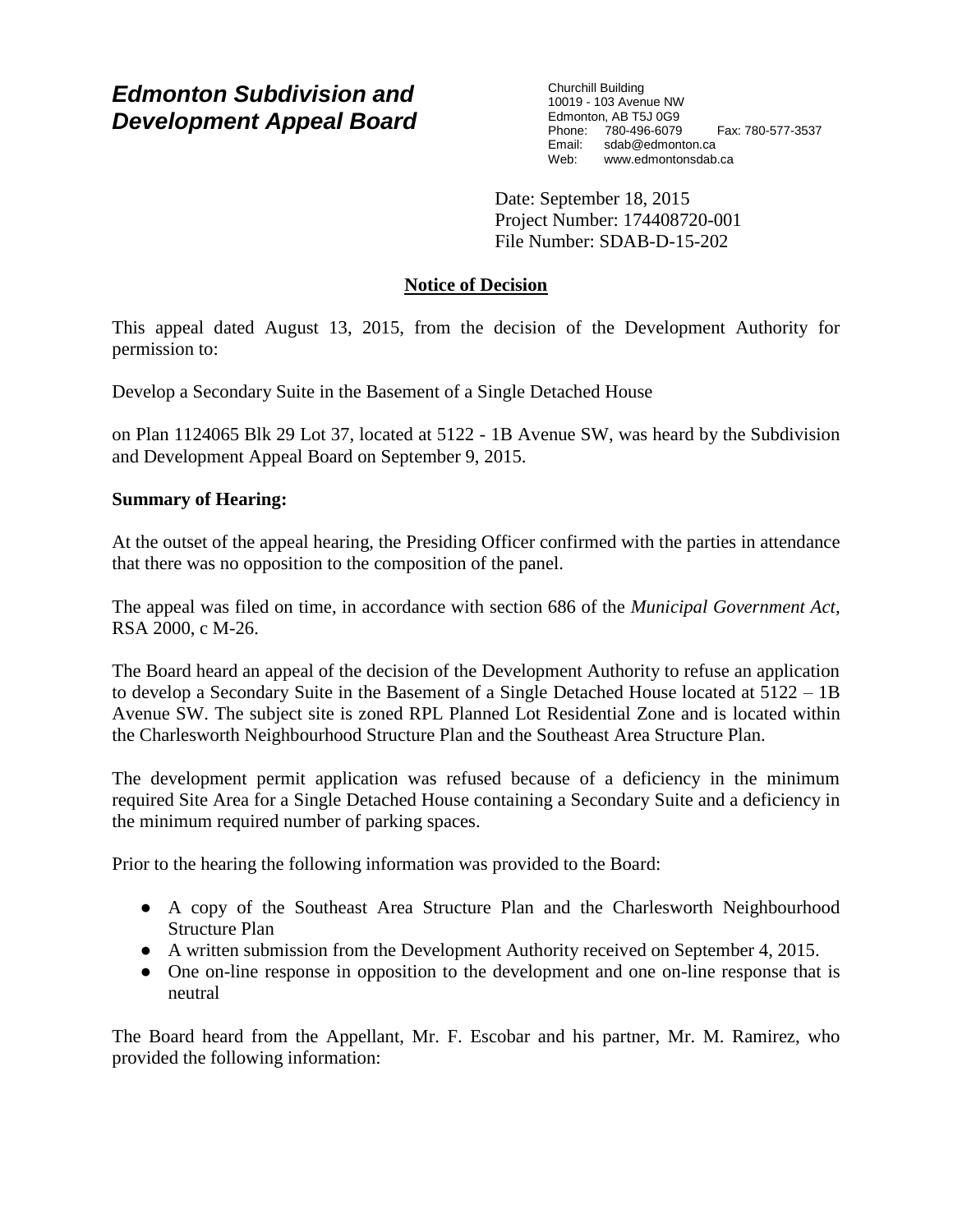- 1. They provided a petition with 24 signatures from neighbours in support of the proposed development (Exhibit "A").
- 2. Only one person will live in the basement and he does own a car.
- 3. The driveway is 2.74 metres by 6.1 metres (9 feet by 20 feet) which would allow the resident of the secondary suite to park behind the garage if necessary.
- 4. The residents in the main house have made an agreement with the resident in the secondary suite to keep keys in the garage to allow for parking across the driveway.
- 5. Parking on the front street is available.

Mr. Escobar and Mr. Ramirez provided the following responses to questions:

- 1. Notwithstanding that the development application is for a 600 square feet secondary suite, the actual development will be less than 500 square feet. The suite was described as very comfortable for one person.
- 2. There is an existing side door allowing for entrance to the suite.
- 3. They spoke to neighbours and received no objection or complaint to the proposed development.
- 4. They explained the P1 to P4 parking labels on the Real Property Report attached to this application.
- 5. The current renter wants to live in the basement and has already rented out the main floor.
- 6. The owners of the property do not live in the house. The Applicant is the contractor building the basement.
- 7. It is very easy to find street parking on 1B Avenue SW.

The Board heard from Mr. J. Xie, representing the City of Edmonton Sustainable Development Department who provided the following responses to questions:

- 1. The minimum required site area of 360 square metres for a secondary suite allows for the required parking and amenity areas; the proposed secondary suite on the existing 318 square metre site results in a parking deficiency.
- 2. There is an existing garage which does not allow for any changes to accommodate the parking requirements.
- 3. Two parking spaces are required for the main dwelling regardless of how many bedrooms there are. A secondary suite requires one additional parking space for the first two bedrooms.
- 4. There is a difference in appearance in a Duplex as opposed to a Single Family Home with a Basement Suite.
- 5. A duplex, with two dwelling units, is permitted on a minimum 300 square metre site in the RF1 Single Detached Residential Zone. A primary dwelling unit with a secondary suite has a minimum site requirement of 360 square metres in most zones, including the RF1 Single Detached Residential Zone and the RPL Planned Lot Residential Zone. The intent of the RPL Planned Lot Residential Zone is to provide economically viable single family homes which afford privacy and independence.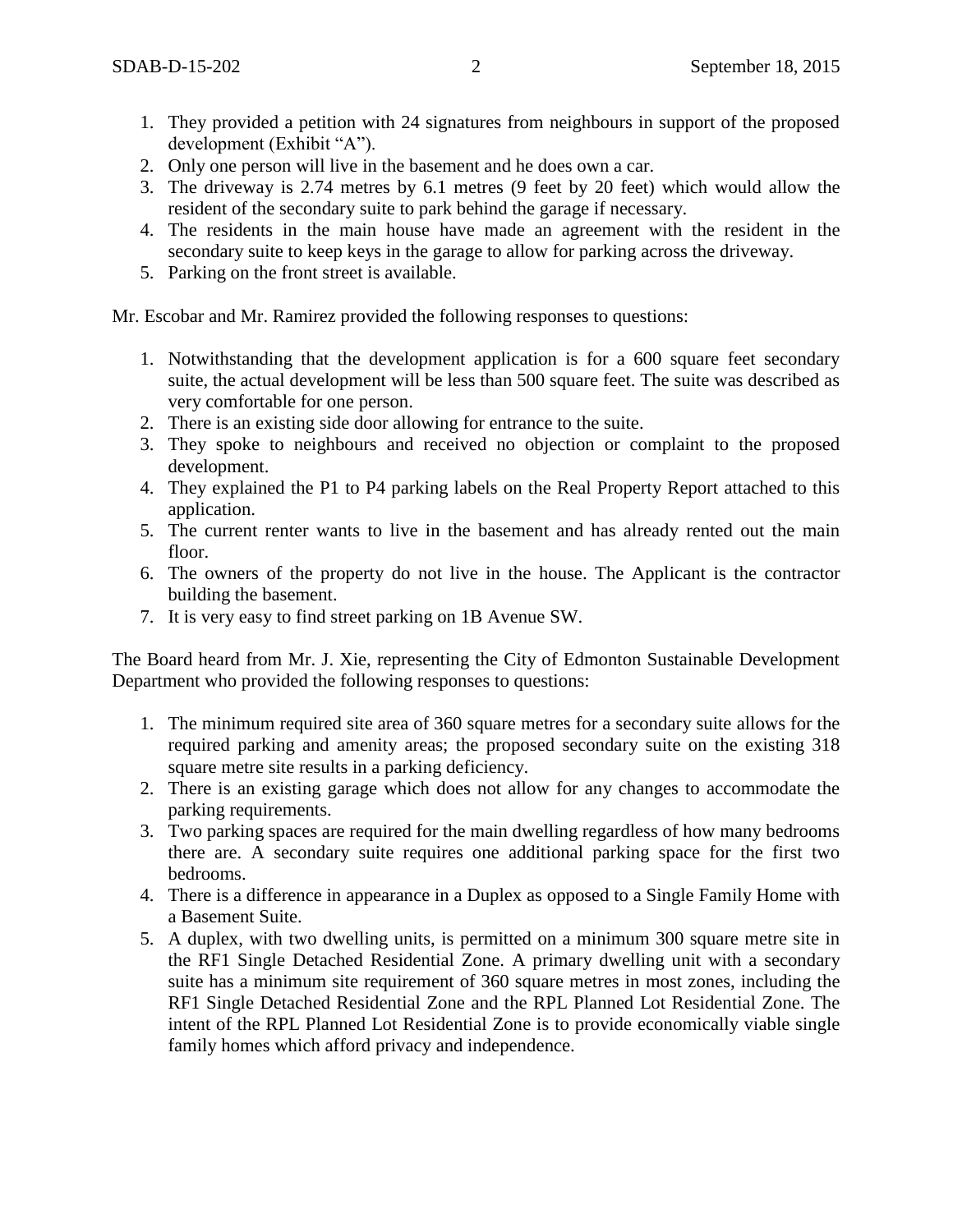6. There is no hardship associated with this site, which is a typical lot size in the RPL Planned Lot Residential Zone, and he could not see any reasons for allowing a secondary suite on this site.

In rebuttal Mr. Escobar and Mr. Ramirez made the following point:

1. They provided anecdotal evidence that there are sometimes greater parking issues with duplexes as opposed to secondary suites.

#### **Decision:**

The appeal is DENIED and the decision of the Development Authority is CONFIRMED. The development is REFUSED.

## **Reasons for Decision:**

The Board finds the following:

- 1. A Secondary Suite is a Permitted Use in the RPL Planned Lot Residential Zone, section 130.2(3) of the *Edmonton Zoning Bylaw.*
- 2. The Board has determined that the deficiency in overall site size has contributed to the inability to provide the required parking spaces to allow for a Secondary Suite.
- 3. The Board believes the deficiency of one parking space is an issue with the limited amount of on-street parking associated with a RPL Planned Lot Residential Zone. The Board received one on-line response in opposition to this application that indicated on-street parking is currently strained.
- 4. The Board accepts that pursuant to section 86 of the *Edmonton Zoning Bylaw*, the minimum site area of 360 square metres for a Secondary Suite was purposely dictated by Council to ensure compliance with parking, private amenity space and setback requirements.
- 5. The Board does not accept that perpendicular parking on the existing rear driveway is sufficient to provide the third required parking space for this overall development.
- 6. The general purpose of the RPL Planned Lot Residential Zone is to provide for small lot Single Detached Housing but makes no specific reference to other Use forms.
- 7. The Board notes, based on photographic evidence provided, that the south curb lane of 1B Avenue SW is zoned RSL Residential Small Lot Zone with front attached garages which may hinder on-street parking in the area.
- 8. The Board finds that the proposed development will unduly interfere with the amenities of the neighbourhood and materially interfere with or affect the use, enjoyment or value of neighbouring parcels of land.